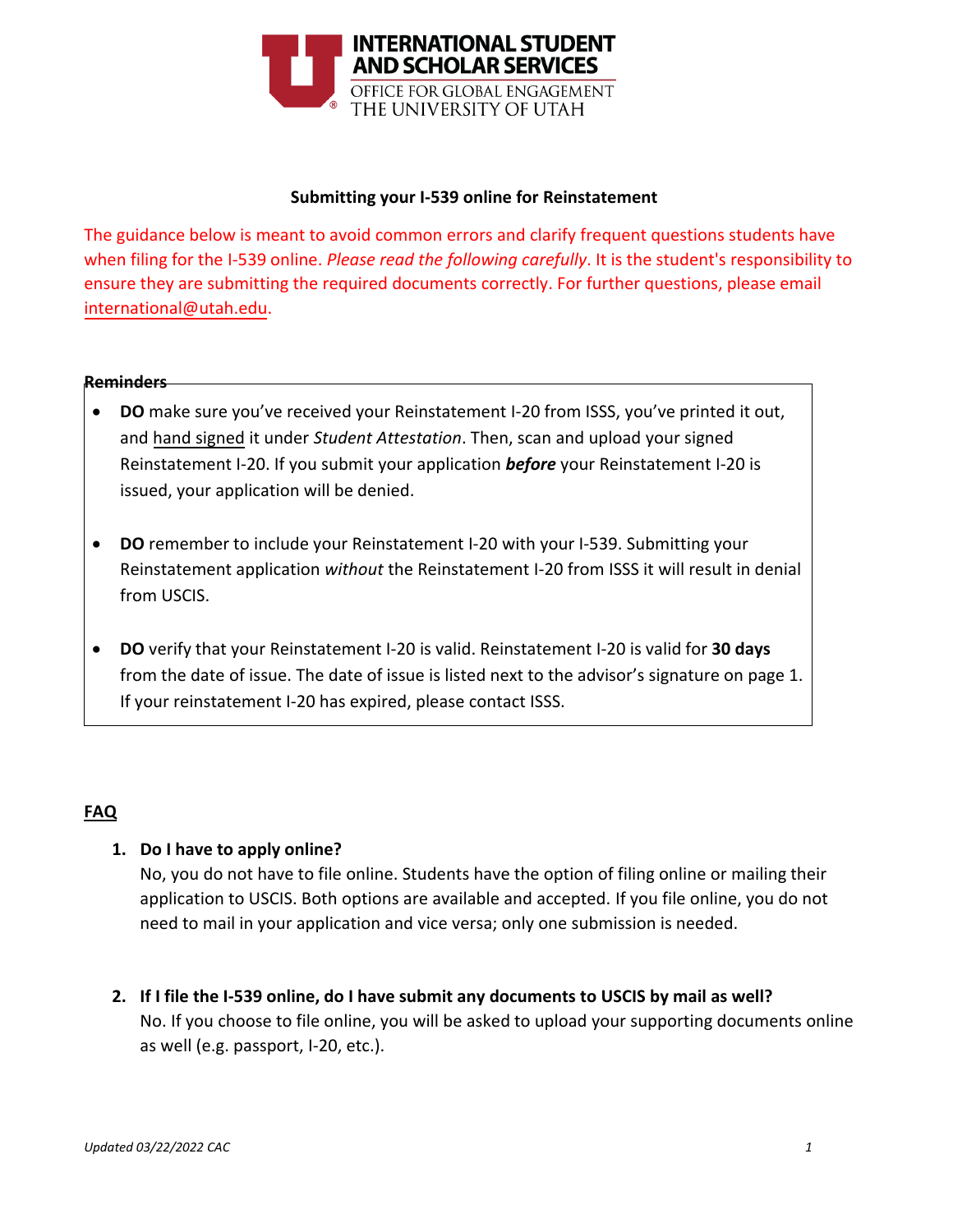

## 3. **Will my application be processed faster if I file online?**

No, processing time is about the same for both online and paper applications. The benefits of filing online include getting a faster receipt number and not needing to mail your documents. You will be able to track your application online. If filing online, you also have the option of using a U.S. debit/credit card or bank transfer for payment. If filing by mail, you are encouraged to pay with a money order or a personal check.

4. **Will I get a receipt number (case number) right away?** Yes, you will receive your receipt number shortly after clicking "Submit."

## 5. **How can I pay the filing fee online?**

At the end of the online application, you will be have the option of paying the fee using a U.S. credit card, debit card, or bank withdrawal.

6. **If I file online, will all follow up documents (e.g. RFE, decisions) be sent electronically?** You will been notified through the online USCIS application system. You will also be mailed a copy of the document. Please check your email and mail *every day*.

# 7. **If I file by paper, can I still access the online USCIS account?**

Yes, you will need to create an account on [my.uscis.gov](https://my.uscis.gov/) and click "Add a paper-filed case".

#### 8. **What type of passport photo can I upload?**

You can upload a scanned photo that meets th[e U.S. Dept of State Photo Requirements.](https://travel.state.gov/content/travel/en/us-visas/visa-information-resources/photos.html) It must be a JPG, JPEG or PNG file. The photo should be a recent photo that you have not previously used for a passport or other immigration documents. You can see [sample photos here.](https://travel.state.gov/content/travel/en/us-visas/visa-information-resources/photos/photo-examples.html)

9. **I have questions about the Reinstatement timeline and my application window.** Please visit the [Reinstatement guide](https://isss.utah.edu/forms-publications/documents/f1-reinstatement-uscis-guide.pdf) for more detailed information. You can also contact ISSS.

#### 10. **What kind of questions will be asked on the online I-539?**

The questions asked on the online version of the I-539 are similar to the ones asked on the I-539 PDF form.